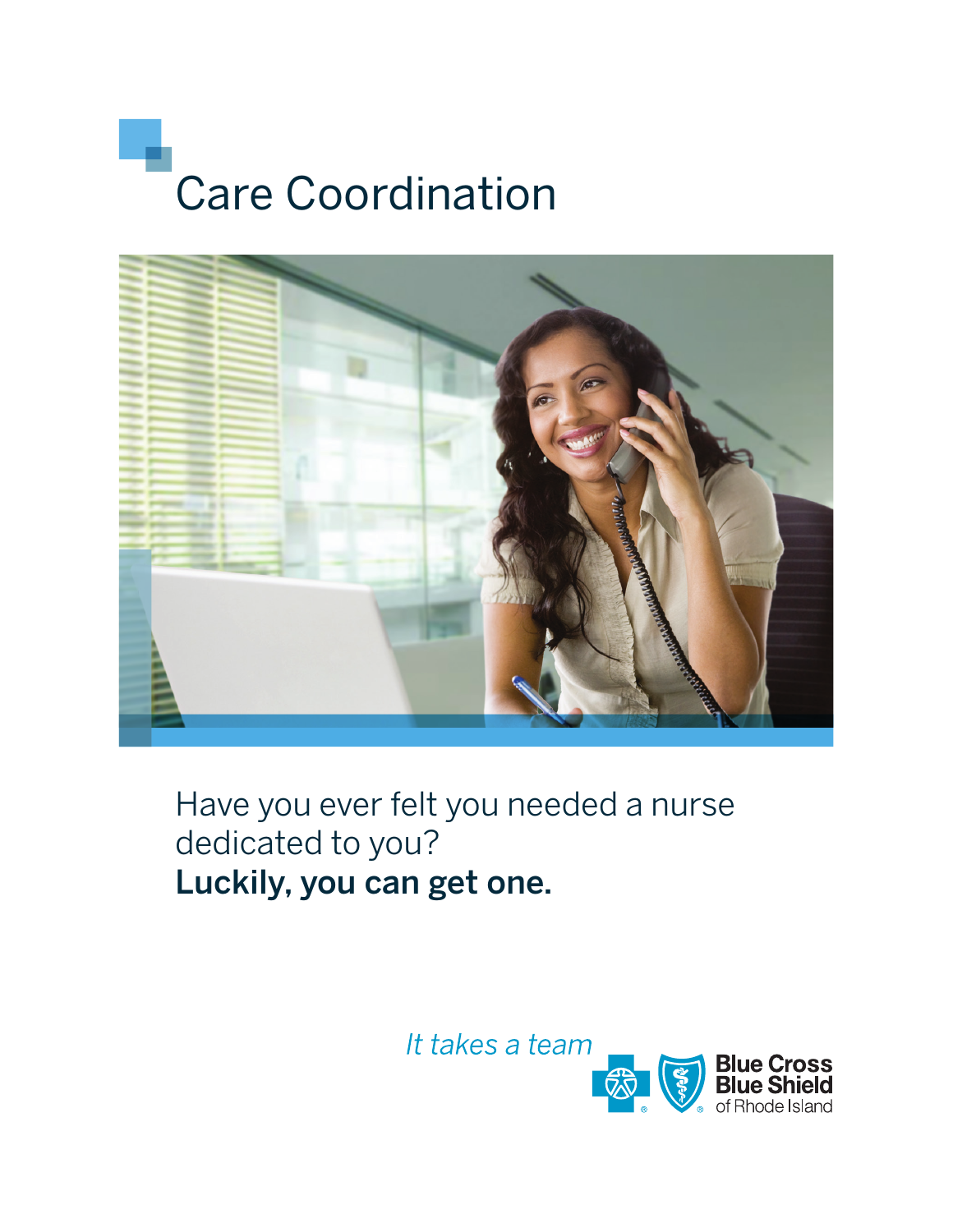# Put your time and energy into feeling better. We'll help with the rest.

### Sometimes, it may seem like you need a medical degree to understand your medications, test results, and other healthcare services. But we can help you make sense of it all.

By enrolling in Care Coordination, you'll have a Blue Cross & Blue Shield of Rhode Island (BCBSRI) healthcare professional—a nurse, social worker, health advocate, or dietitian—who works with you and your doctor to help you follow your treatment plan and improve your health. This can help if you have:

- A serious illness such as lung disease, heart disease, or stroke
- A serious injury
- An ongoing health problem that is not under control, such as asthma or diabetes
- A newborn or child with a complicated medical condition
- Difficulties in getting the care you need because of cost, transportation, cultural, or other social issues

You pay nothing extra to participate in Care Coordination—it's part of your BCBSRI health plan. To speak with one of our nurses about this voluntary program, please call (401) 459-2273 or 1-800-637-3718, ext. 2273 (TTY/TDD: 711) or email triage\_group@bcbsri.org. We're here Monday through Friday, from 8:15 a.m. to 4:30 p.m.

*"During visits, patients often ask about health and social issues extending outside the office. The nurse Care Coordinator assigned to my practice sits down with these patients and their families to help them find medical, dental, and social resources as well as assist with future healthcare planning. She has been very well received by my patients and staff."*

*"My Care Coordinator understood what we were going through, was very knowledgeable, and helped through a lot of the difficult times. She explained many things to me about cancer that I didn't fully understand at first. She made the bad days bearable so we could move on. Thank you."* 

 *–Debbie DeFazio*

 *–Dr. Douglas Foreman*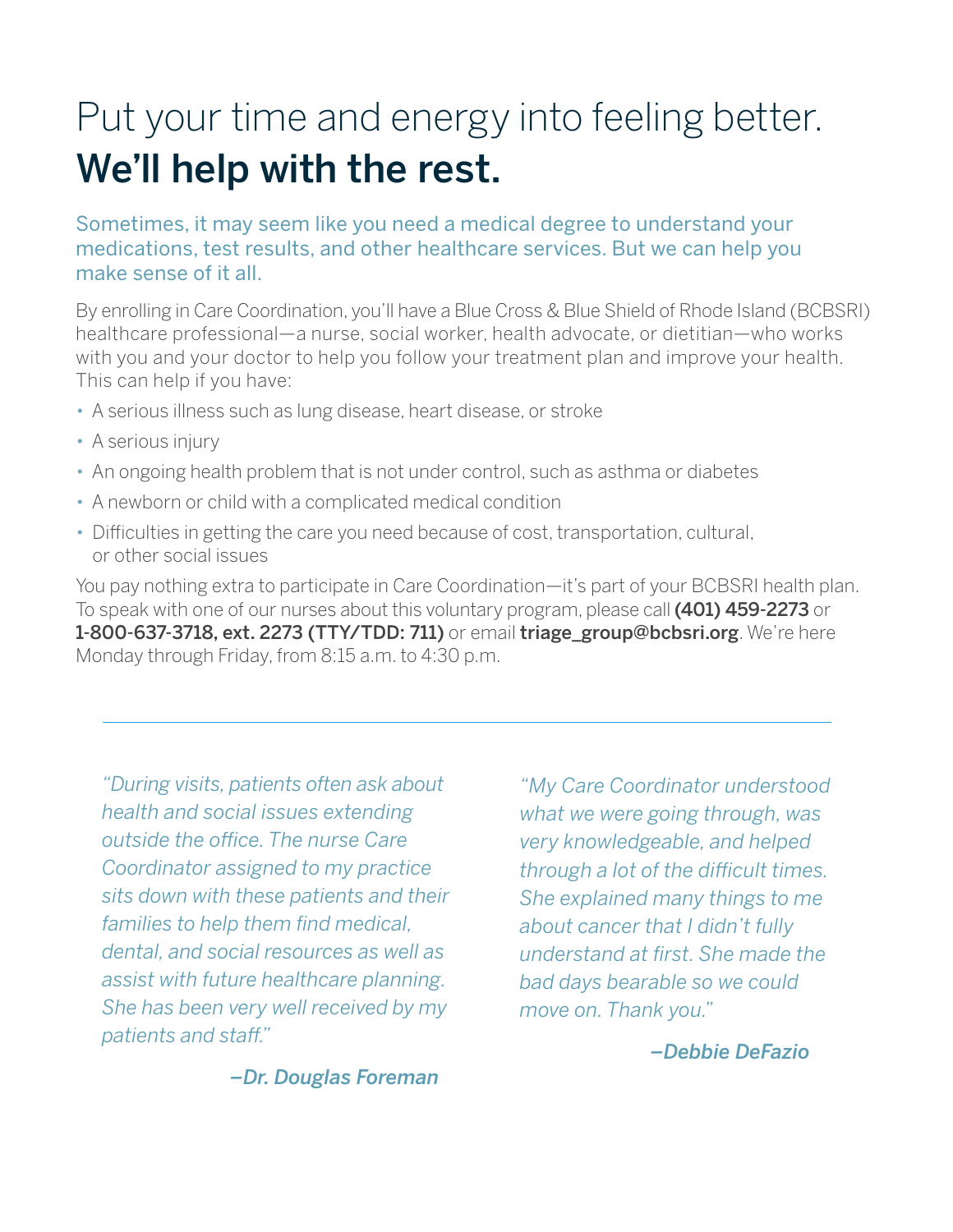## How Care Coordination works for you



### You talk to a nurse about your health and ask questions.

We start by listening to you and your doctor. Your Care Coordinator may talk with you over the telephone, at your doctor's office, or at your bedside in the hospital. No matter where the talk takes place, we explain the program and discuss your healthcare concerns and questions. Your Care Coordinator may work with dietitians, social workers, and other BCBSRI healthcare professionals to help you support your health.

#### You work with the nurse to improve your health.

We work with you and your doctor to help you set and achieve health goals that are important to you. This may include having preventive screenings, learning more about your medications, or arranging necessary follow-up appointments.





### You receive coaching, support, and health information.

We help you understand your health issues, your doctor's plan of care, and how to make the most of your doctor's visits. In addition, we help you understand your benefits, including suggestions on how you might be able to save money.

### You're connected with other resources that can help.

Depending on your situation, we can help connect you with community agencies and support groups of people with similar health concerns and challenges. We can also provide additional resources and written material to help you better understand your condition and treatment options.





## You have someone to help you track your progress.

We talk about how you're feeling and any new concerns as well as help you stay motivated to reach your goals.